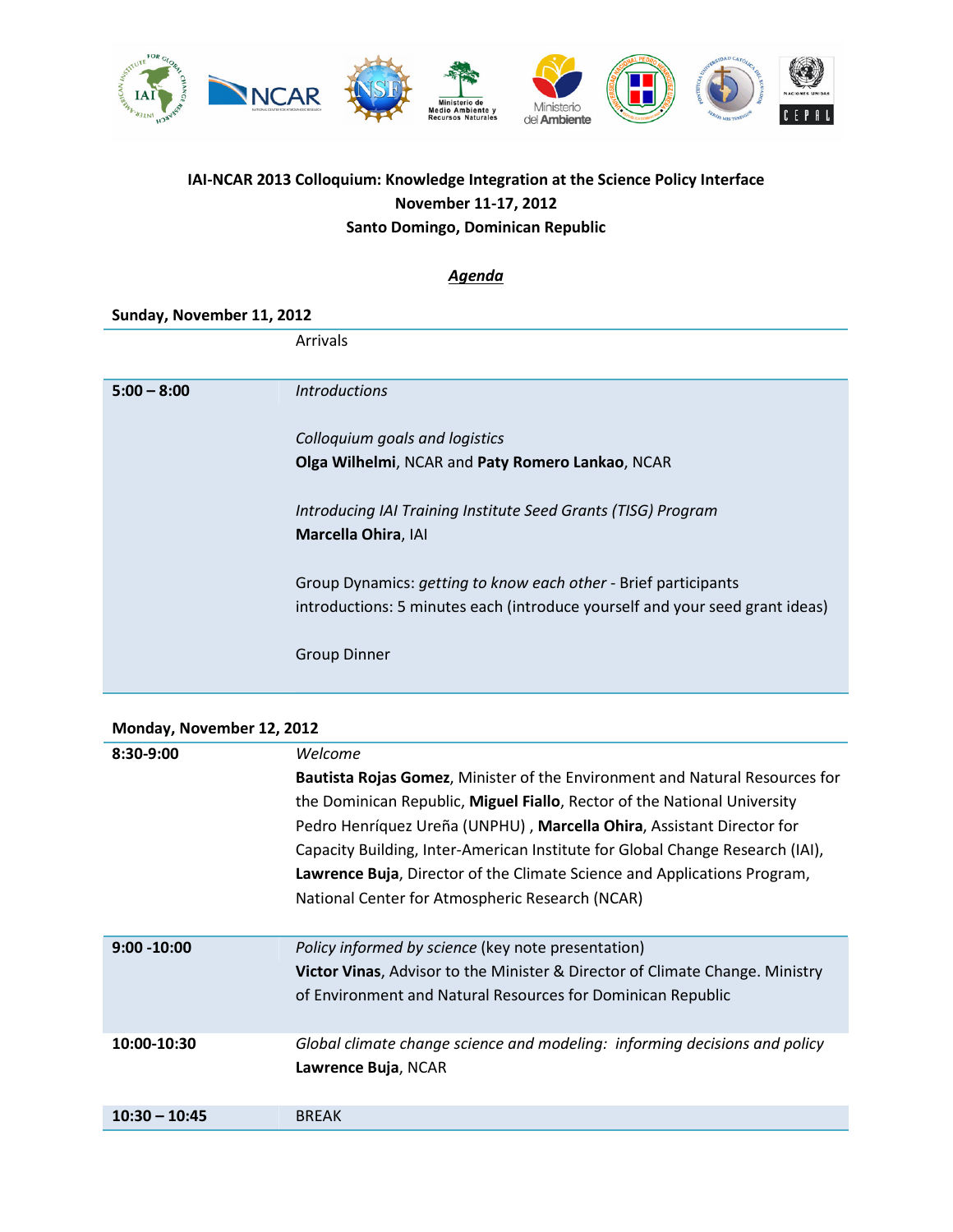| $10:45 - 11:15$            | Integrated approach to urban vulnerability and risk, insights from ADAPTE<br>Paty Romero Lankao, NCAR                                                                                  |
|----------------------------|----------------------------------------------------------------------------------------------------------------------------------------------------------------------------------------|
| 11:15-12:00                | Critical issues and challenges in integrated assessments<br>(moderated discussion)<br>Mary Hayden, NCAR                                                                                |
| 12:00-1:00                 | <b>LUNCH</b>                                                                                                                                                                           |
| $1:00 - 3:30$              | Introduction to GIS; Exploring Global Climate Model Output in GIS<br>(hands on GIS training)<br>Jennifer Boehnert, NCAR and Kevin Sampson, NCAR                                        |
| 3:30-3:45                  | <b>BREAK</b>                                                                                                                                                                           |
| $3:45 - 4:30$              | Preparing for climate change, communicating science and uncertainties, and<br>fostering multilevel decision making<br>María Máñez-Costa, CSC/HZG, Germany                              |
| 4:30-5:15                  | TISG guidance for proposal writing/Review of examples of (un) successful<br>proposals<br>Marcella Ohira, IAI                                                                           |
| $5:15-6:30$                | Group dynamics: Getting to know one another<br>(an exercise for proposal team building)<br>Moderated by Olga Wilhelmi, NCAR and Marcella Ohira, IAI                                    |
| 6:30                       | Adjourn for the day / Dinner on your own                                                                                                                                               |
| <b>Evening</b>             | Free time for team building and discussing proposal ideas                                                                                                                              |
| Tuesday, November 13, 2012 |                                                                                                                                                                                        |
| 8:30-9:30                  | Response capacity, policies and governance<br>Paty Romero-Lankao, NCAR, Maria Manez, CSC/HZG and panel of<br>participants: Loboguerrero (Colombia) and Martinez (Chile)                |
| $9:30 - 10:15$             | Regional climate modeling and use climate models in societal and ecological<br>applications<br>Lawrence Buja, NCAR and panel of particiapants: Santos (Ecuador), Giraldo<br>(Colombia) |
| $10:15 - 10:30$            | <b>BREAK</b>                                                                                                                                                                           |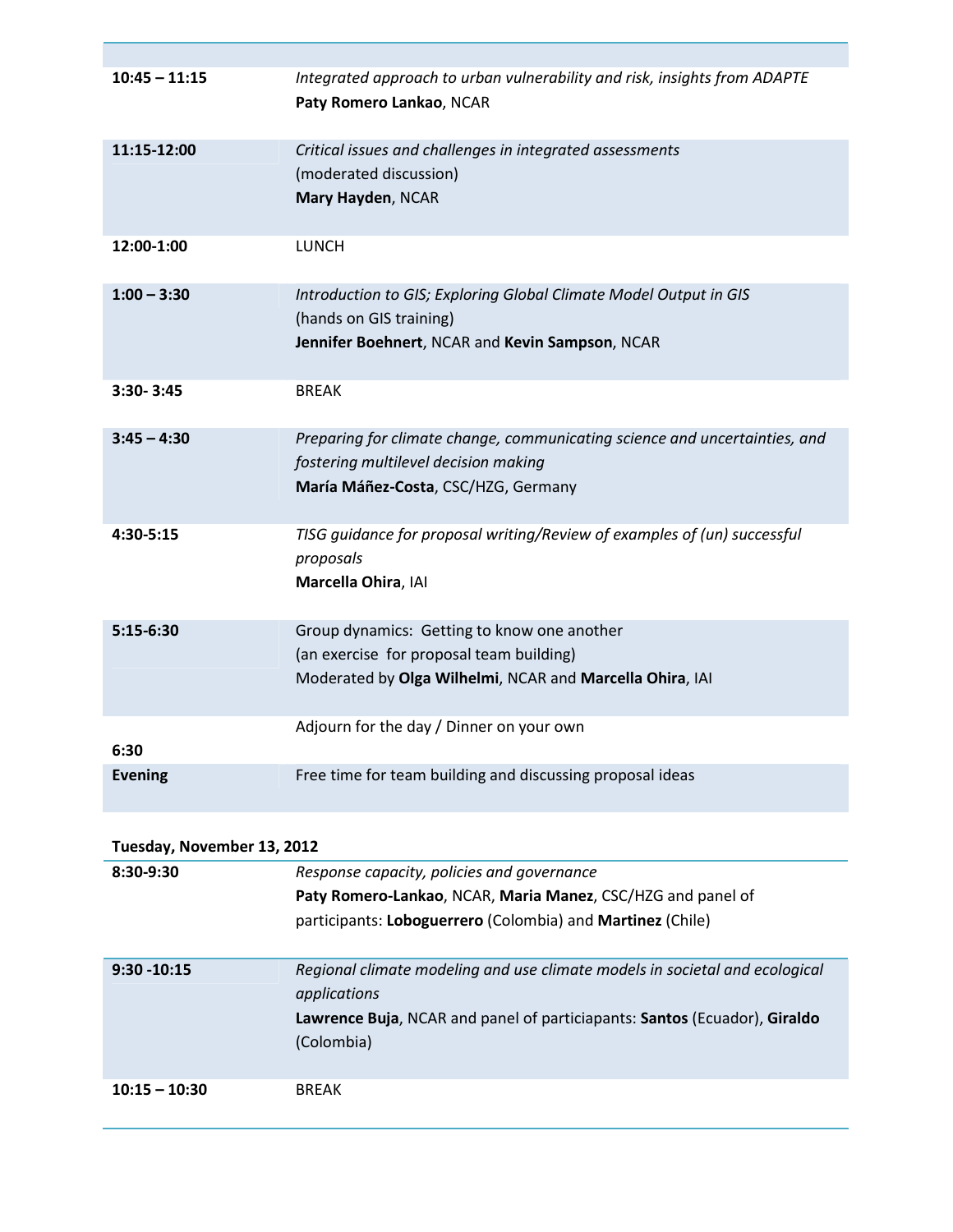| $10:30 - 11:00$ | Science-policy interface in climate, vulnerability and water resources<br>Elma Montaña, CONICET                                                                                   |
|-----------------|-----------------------------------------------------------------------------------------------------------------------------------------------------------------------------------|
| 11:00 -11:45    | Knowledge integration in climate and health applications<br>Panel: Mary Hayden NCAR, Olga Wilhelmi, NCAR and participants: Olivio<br>(Ecuador)                                    |
| 11:45-12:00     | General Discussion (wrap up morning session)                                                                                                                                      |
| $12:00 - 1:00$  | <b>LUNCH</b>                                                                                                                                                                      |
| $1:00 - 3:30$   | Exploring spatial data at a regional scale: Demographic and Physical<br>Characteristics of Urban Areas (hands on GIS training)<br>Jennifer Boehnert, NCAR and Kevin Sampson, NCAR |
| $3:30 - 3:45$   | <b>BREAK</b>                                                                                                                                                                      |
| $3:45 - 5:00$   | Group Dynamics: Identifying seed grants areas of interest<br>Facilitated by Elma Montaña, CONICET                                                                                 |
| $5:00 - 6:00$   | Groups work on seed grant proposal ideas and letter of intent                                                                                                                     |
| 6:30            | Adjourn for the day / Dinner on your own                                                                                                                                          |
| <b>Evening</b>  | Groups work on seed grant proposal ideas and letter of intent                                                                                                                     |

| Wednesday, November 14, 2012 |                                                                                                                                                                     |
|------------------------------|---------------------------------------------------------------------------------------------------------------------------------------------------------------------|
| $8:30 - 9:15$                | Conflict resolution and scenario building                                                                                                                           |
|                              | Maria Carmona, CSC/HZG Germany                                                                                                                                      |
| $9:15 - 9:45$                | Critical issues and challenges in vulnerability and adaptation to climate<br>change and weather extremes (moderated discussion)<br>Moderator: Elma Montaña, CONICET |
| $9:45 - 10:00$               | <b>BREAK</b>                                                                                                                                                        |
| 10:00 -11:15                 | Understanding and managing change<br>María Máñez-Costa, CSC/HZG and Paty Romero-Lankao, NCAR                                                                        |
| 11:15-12:00                  | Mid-week check in, review of topics and status of project teams (discussion)<br>Moderator: Olga Wilhelmi, NCAR                                                      |
| $12:00 - 1:00$               | <b>LUNCH</b>                                                                                                                                                        |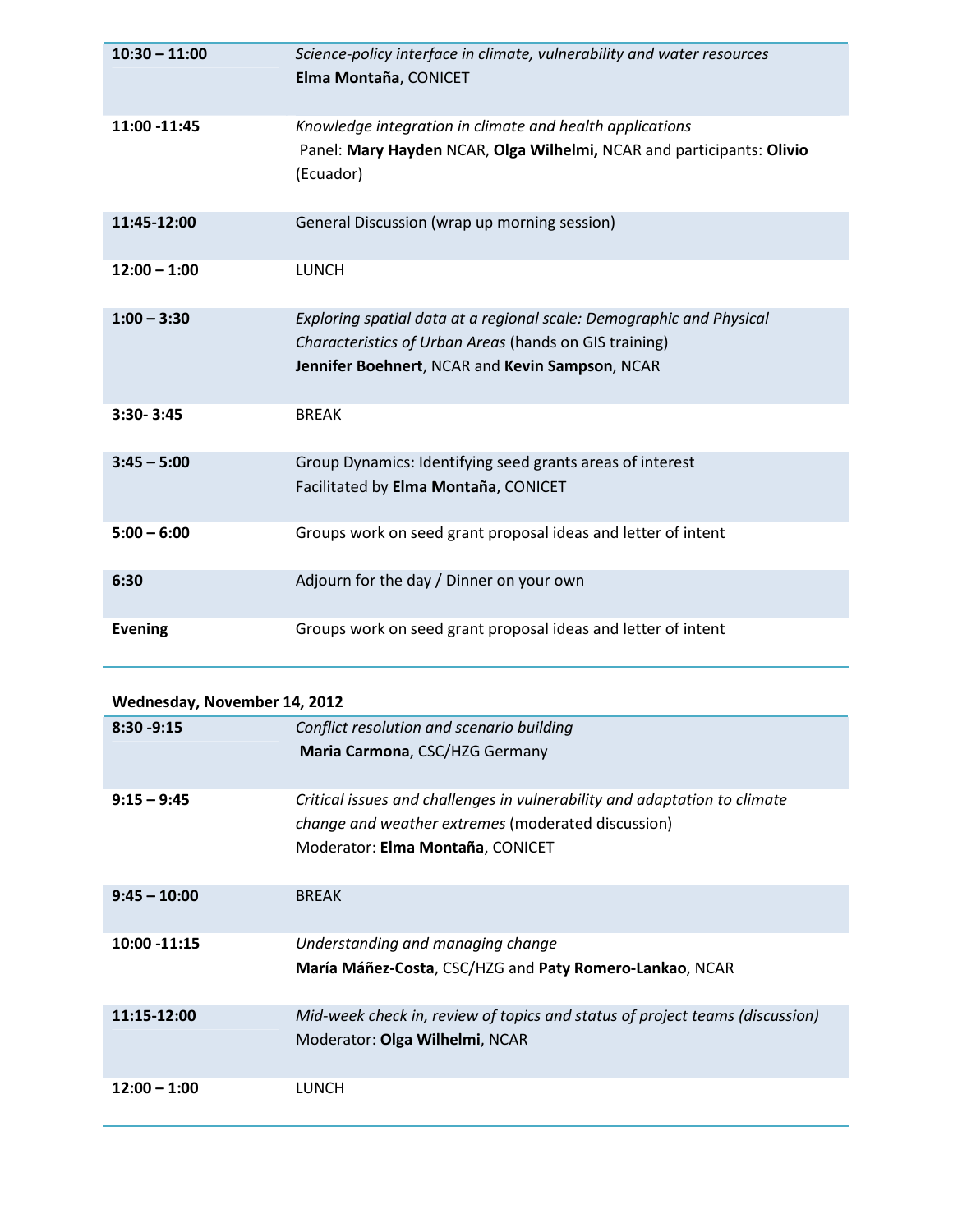| $1:00 - 3:30$  | Local scale analysis: Exploring Demographic and Air Quality Data in Mexico<br>City (hands on GIS training)<br>Jennifer Boehnert, NCAR and Kevin Sampson, NCAR |
|----------------|---------------------------------------------------------------------------------------------------------------------------------------------------------------|
| $3:30 - 3:45$  | <b>BREAK</b>                                                                                                                                                  |
| $3:45 - 5:30$  | Societal vulnerability to climate change: Social science methods<br>Mary Hayden, NCAR                                                                         |
| $5:30 - 6:30$  | Groups work on letters of intent                                                                                                                              |
| 6:30           | Adjourn for the day / Dinner on your own                                                                                                                      |
| <b>Evening</b> | Groups work on letters of intent                                                                                                                              |

| Thursday, November 15, 2012 |                                                                                                                                                                                                                                                             |
|-----------------------------|-------------------------------------------------------------------------------------------------------------------------------------------------------------------------------------------------------------------------------------------------------------|
| 8:00                        | Letters of intent are due                                                                                                                                                                                                                                   |
| 8:30 - 9:20                 | Integration of physical and social sciences<br>Panel: Edwin Castellanos, Universidad del Valle, Guatemala, Mary Hayden,<br>NCAR and participants: Ceballos (Argentina), Cruz (Ecuador) and Morel<br>(Dominican Republic)                                    |
| $9:20 - 9:45$               | Group Discussion: participants' experiences in physical social sciences<br>integration<br>Moderator: Lawrence Buja, NCAR                                                                                                                                    |
| $9:45 - 10:00$              | <b>BREAK</b>                                                                                                                                                                                                                                                |
| 10:45 -12:00                | Science-policy interface: research examples, challenges and opportunities<br>Dionicio Cordero, Oficina Nacional de Meteorología, Alexander Holsteinson,<br>UNPHU and participants: Casado (Dominican Republic), Monteiro (Brazil),<br>and Teixeira (Brazil) |
| $12:00 - 1:00$              | <b>LUNCH</b>                                                                                                                                                                                                                                                |
| $1:00 - 3:30$               | Mapping Spatial Results for Effective Communication (hands on GIS training)<br>Jennifer Boehnert, NCAR and Kevin Sampson, NCAR                                                                                                                              |
| 3:30-3:45                   | <b>BREAK</b>                                                                                                                                                                                                                                                |
| 3:45-4:45                   | Assessing the adaptation strategies of farmers in Mesoamerica facing multiple<br>stressors<br>Edwin Castellanos, Universidad del Valle, Guatemala                                                                                                           |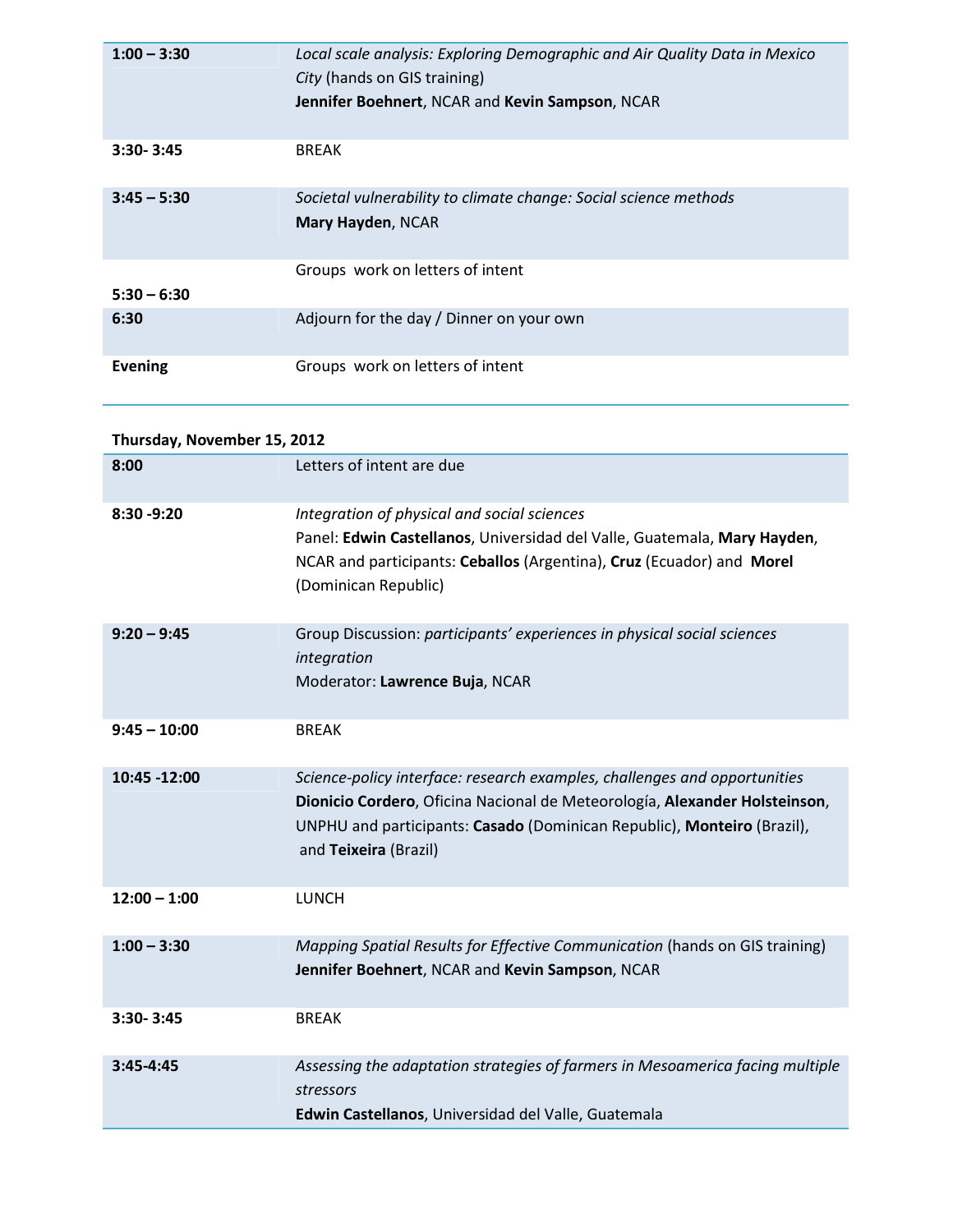| $4:45 - 6:00$ | Discussion: Science Integration, Science-Policy Interface and the challenges to<br>linking them to Development and Adaptation<br>Moderator: Marcella Ohira, IAI |
|---------------|-----------------------------------------------------------------------------------------------------------------------------------------------------------------|
| 6:00          | Adjourn for the day                                                                                                                                             |
| 7:30          | Group Dinner at a local restaurant                                                                                                                              |

## **Friday, November 16, 2012**

| 8:30 - 9:15    | Stakeholder engagement process                                               |
|----------------|------------------------------------------------------------------------------|
|                | Panel: Edwin Castellanos, Universidad del Valle, Guatemala, Paty Romero      |
|                | Lankao, NCAR, Mary Hayden, NCAR and participants: Matos (Dominican           |
|                | Republic), Lee (USA), Peralta (Mexico)                                       |
|                |                                                                              |
| $9:15 - 9:45$  | Group Discussion about stakeholder engagement and policy connections         |
|                | Moderator: Olga Wilhelmi, NCAR                                               |
|                |                                                                              |
| $9:45 - 10:00$ | <b>BREAK</b>                                                                 |
|                |                                                                              |
| 10:00-11:15    | Urban development, sustainability and innovation                             |
|                | Panel: Paty Romero Lankao, NCAR and participants: Aragon (Mexico),           |
|                | Raffaele (Uruguay), Rojas (Colombia)                                         |
|                |                                                                              |
| 11:15-12:00    | Feedback on letter of intent                                                 |
|                |                                                                              |
| $12:00 - 1:00$ | <b>LUNCH</b>                                                                 |
|                |                                                                              |
| $1:00 - 2:15$  | Ecosystems, agriculture and natural resource management: challenges,         |
|                | opportunities and use of GIS                                                 |
|                | Panel: Mariana Pérez, Directora de Información Ambiental, del Ministerio and |
|                | participants: Winckler (Chile), Eichler (Brazil) and Luna (Mexico)           |
|                |                                                                              |
| $2:15-3:30$    | Open GIS session: data challenges, Q&A, additional educational resources     |
|                | Olga Wilhelmi, NCAR, Jennifer Boehnert, NCAR and Kevin Sampson, NCAR         |
|                |                                                                              |
| 3:30-3:45      | <b>BREAK</b>                                                                 |
|                |                                                                              |
| 3:45-6:30      | Groups working on revision of letter of intent or advancing on proposal      |
|                |                                                                              |
| 6:30           | Adjourn for the day / Dinner on your own                                     |
|                |                                                                              |
| <b>Evening</b> | Groups working on revision of letter of intent or advancing on proposal      |
|                |                                                                              |